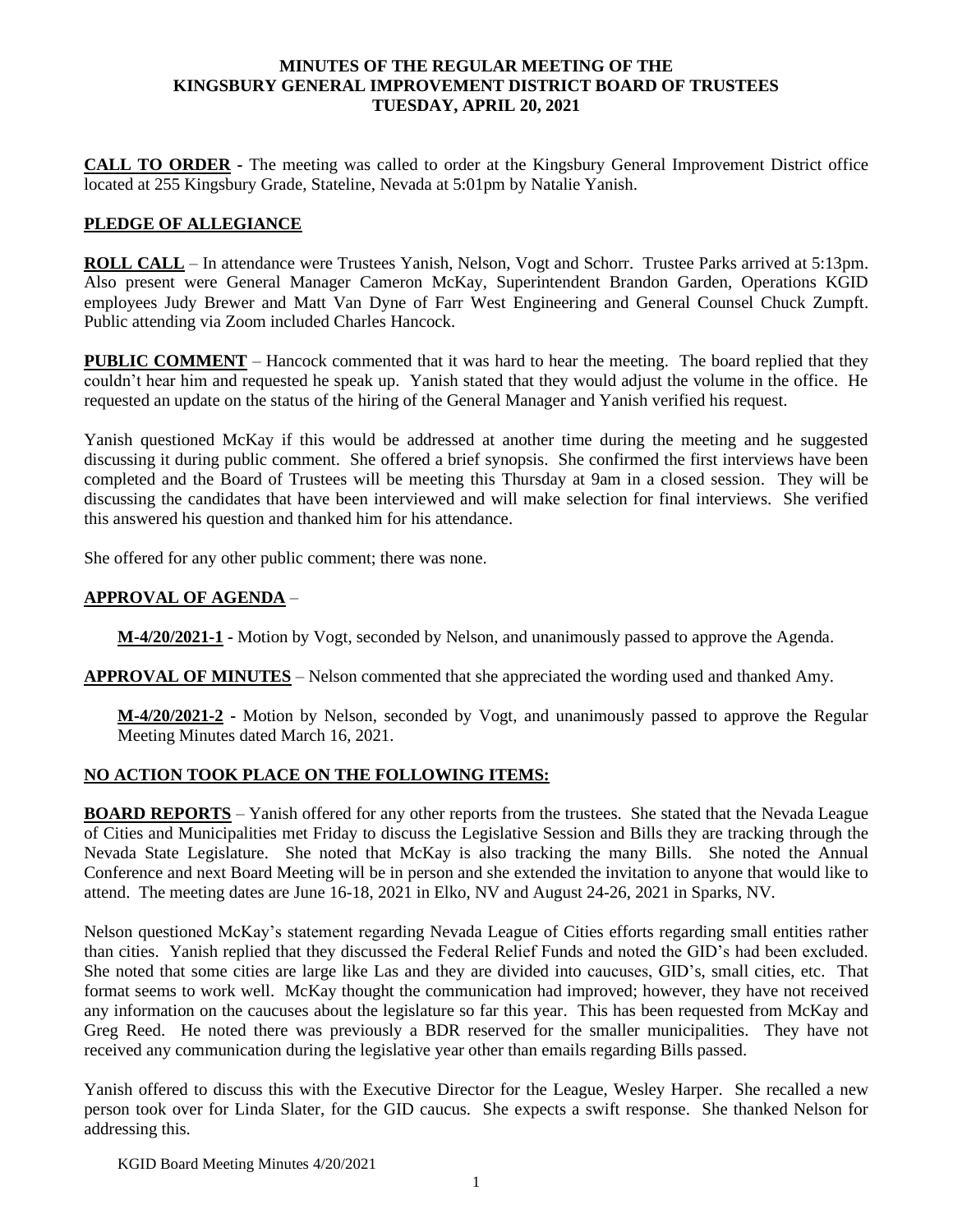McKay stated his concerns regarding relief funds for infrastructure as GID's are not considered a Government Agency. He would like any opportunity to apply. Yanish replied that it appears we are excluded. She stated the federal funding should include GID's and McKay agreed.

Yanish offered for any other board reports. Parks arrived at 5:13. Zumpft was also confirmed on Zoom.

# **STAFF REPORTS** -

**GENERAL MANAGER'S REPORT** – McKay noted his report was short as he has been working on interviews and questions for the second round.

Vogt questioned the Ponderosa HOA Park deadline for State funds. McKay explained that they were voting on signing the agreement that was previously approved by KGID. They are still trying to get votes, and they had 32 of 35 received. They are expecting final votes to be received any day. McKay explained to him that the signed agreement would trigger moving forward with the engineer. The State Revolving Fund currently has no more funds for principal forgiveness and will be replenished by October 1, 2021. This will be up to the engineering firm to verify this before we commence. If it doesn't materialize, KGID can back out. Vogt thanked him for the explanation.

Schorr requested additional information regarding the Beach Club Easement. McKay explained that conduit was run from our control panel to the raw water vault near the club. McKay explained that there wasn't an easement for that area. The Beach Club intended to install stairs that would have been installed directly on the conduit. If there was an easement, the pipe would have been moved at their expense; however, there was no easement. It was rerouted by KGID and now the easements are recorded. Schorr confirmed with McKay that no land was purchased and it was a legal document issue.

Nelson requested an update on the County timeline. McKay explained that he, Garden and Zumpft reviewed documents pertaining to the retaining wall. The Summit Village is stating that it is KGID's responsibility to maintain. After review, he didn't note anywhere that it is KGID's responsibility, but deferred to Zumpft. McKay speculates another meeting will be necessary. Garden agreed that there isn't clear indication regarding responsibility. He acknowledges there are certain projects for erosion control that does state KGID is responsible for maintenance for 20 years.

In response to Parks' question, McKay explained that the projects were installed some time ago and have not been maintained since. He speculated that the developer that installed the roads likely installed the retaining walls 20+ years ago. He clarified that the projects Garden referred to did not include retaining walls, only ditches for sediment, etc. He added that funding from Nevada State Lands included documentation regarding maintenance.

Nelson questioned who's responsibility it was over the past 20-years and McKay replied this is unknown. McKay stated it was likely installed with the roads. Parks speculated that it would fall under KGID. Garden noted the right-of-way is being reviewed. He explained that legal is still reviewing the documents to provide their opinion. McKay added that he provided the documents to Turner Survey to provide an estimate to survey retaining walls for right of way. If they are outside the right of way, they are not our responsibility. If they are in the right-ofway, there isn't documentation explaining this. He explained the right of way belongs to the county and they task the GID to maintain the road. He clarified that none of the right-of-way belongs to KGID. Nelson confirmed with McKay that KGID is responsible for roads maintenance, snow removal and storm water in some areas. He added there are no answers at this time.

Yanish offered for other questions; there were none.

**ACCOUNTANT REPORT** – Nelson questioned if there was a report. McKay explained that Brandy Johns was busy with the budget and will provide an updated financial report next meeting.

# **UTILITY OPERATIONS SUPERINTENDENT'S REPORT** – Garden stated he had nothing to add.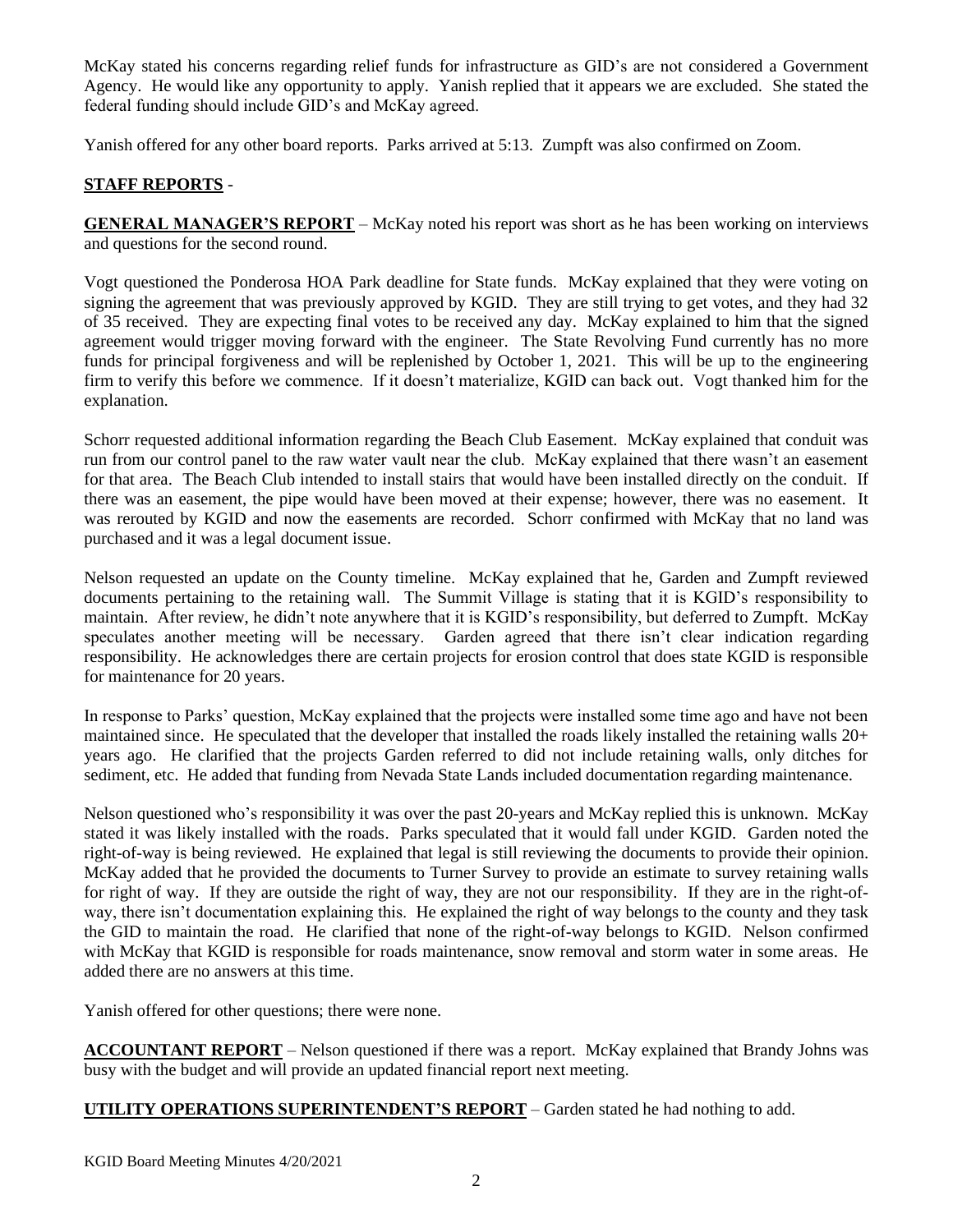Vogt requested an update on the replacement for Joe's position. Garden explained that they have provided an offer which was accepted. The new employee will start Monday. He explained there were 4 applicants in total and one candidate applied who is currently working on the road crew. The employee they hired will be coming from NDOT, has worked on Kingsbury Grade, and is familiar with the area, snow removal and maintenance. He feels he is a very good personality fit for the team as well.

Parks commented about the rocks that fell near Charles Hancock's house. Nelson requested details. McKay and Garden confirmed the rocks came from hillside. Garden explained this is on the corner of Pine and Aspen. He is working with F&B on estimates to repair the retaining wall. McKay added there has been another slide on Aspen Way. Garden explained that the slides happened a day apart. Vogt questioned if they have been removed and Garden confirmed that this happened Monday. In response to Parks' question, McKay answered that a bill will be received from Flipper. She commented that boulders could be sold for good money and she hoped to recoup some of the cost.

Yanish offered for Hancock to comment. Hancock stated that Flipper moved the boulders from his property and they were given to someone in the neighborhood and he doesn't feel KGID should be charged as Flipper would have sold the boulders. He stated that they were given with his permission. He stated that if KGID is given and invoice, he would like to be involved as KGID should not pay it. Parks agreed. Vogt commented that it wouldn't necessarily cancel his payment for removal.

Hancock stated that he wants to be paid for the boulders the Flipper obtained for free sold the boulders to someone else. He stated there was money transferred and KGID should not pay for anything regarding this. Vogt stated she would like to hear the legal aspect and McKay noted that Zumpft wouldn't be able to comment at this time. Yanish stated that the comments were out of order. She offered for McKay to comment. McKay explained that he has not received an invoice yet and Flipper was hired to remove boulders from the road. Yanish commented that the boulders would be an issue to be stored, etc. McKay provided an example of a tow truck invoice not being paid. Nelson questioned if the boulders were on private property. McKay answered that they were on the yard. Nelson questioned if removal was our responsibility, noting we maintain the roads.

Parks questioned if Flipper should have billed Hancock and asked his opinion. Hancock stated that they were on KGID's right-of-way. Garden explained that KGID is responsible for making the roads safe. McKay advised that the discussion was inappropriate at this time. Hancock added that he agreed to give the boulders to a neighbor. Yanish thanked him for his comments. She offered for any other questions.

Schorr questioned the timing of station preventative maintenance. Garden replied that this is done annually and as explained that as mentioned in the last meeting, the entire facility is cleaned and maintained. Schorr questioned the update to the Scada system and questioned if this is related to the IT contract presented later in the meeting. Garden confirmed this is totally separate.

Yanish congratulated Garden for the Local Management and Utilities Planning Committee recognition as voting member. Garden explained that LEPC is the Local Emergency Planning Commission Committee and East Fork Fire is taking a lead while other agencies are allowed to vote.

Schorr noted the importance of GIS and incorporating existing record drawings and he questioned this process. Garden explained that they are able to pull up entire system on any computer via website. He added that eventually residents will be able to log in to non-vulnerable assets such as sewer and water lines. This is utilized to reference length and size of pipe, material, and location of meter pits. If contractors are digging they will need to know where water lines are and this can be pulled up on GIS, often with areal footage with reference of where it should be via overlay. Garden confirmed that he uses the GIS system throughout the day. McKay added that the crew uses it constantly, and it is especially useful during the winter due to snow. They can use it on their tablets and phones during an emergency.

Schorr questioned the Consumer Confidence Report. Garden explained that there will be a link on the website for the report which indicates water testing and quality ensuring that KGID is doing a good job and their water is safe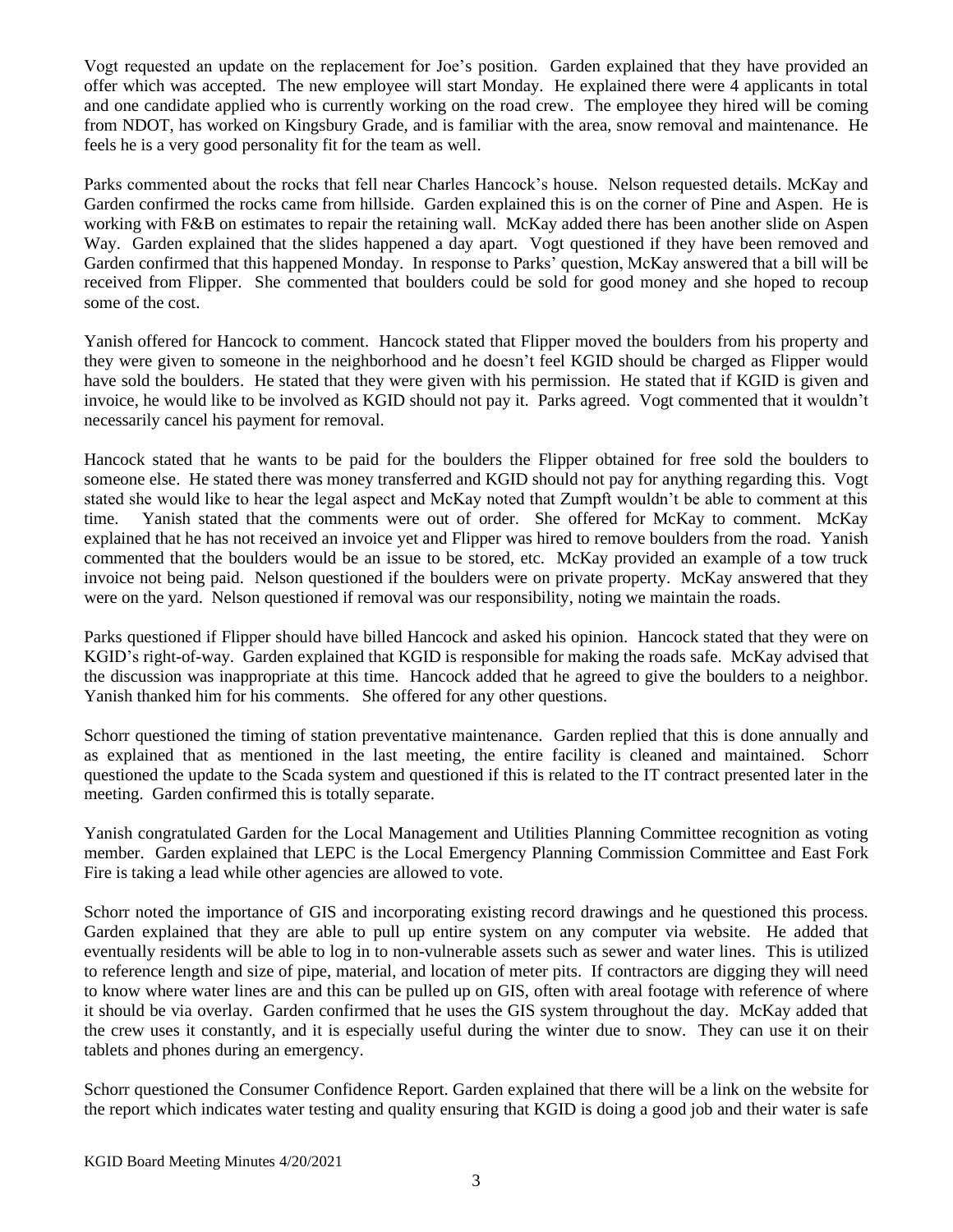to drink. This is testing on water within the distribution system and this is a federal requirement to post a post offices, timeshares and apartment buildings.

Vogt questioned if the acceptable numbers are also provided for comparison. Garden explained that our water quality is so pure and our numbers compared to other areas are top notch.

Yanish offered for additional questions; there were none.

**ADMINISTRATIVE AND HUMAN RESOURCES REPORT** – Yanish offered for any questions to Brewer's report. Nelson questioned cross training with Brittany and Carrie regarding Springbrook payment processing. Brewer confirmed that Johns is included, but was absent this particular day. She shares notes with her and training is available. In response to Nelson's question, McKay explained Johns uses the accounting software and Carrie uses the billing software. Nelson questioned if they interface, and McKay confirmed they do not. McKay explained that Carrie posts receivables daily within the accounting software and Brewer added that spreadsheets are utilized with this information. McKay added that he is not a fan of Springbrook and he has discussed researching a better program with Brewer.

Parks suggested contacting other GIDs for referral. McKay replied other GID's vary in their programs. He added that Springbrook is designed for a larger entity and there are better programs available. Vogt questioned the initial referral of Springbrook and McKay replied it was unknown as it has been around for so long. He confirmed STPUD also uses it, as they are much larger. Round Hill uses a different program. Springbrook is used for a different meters requiring a read center. Parks confirmed extra steps are necessary and McKay explained this could result in human error.

Nelson requested additional information regarding Covid training and requirements. Brewer stated that a couple employees do not intend to receive vaccines, which is fine. The office does not wear masks when there is no public present. McKay explained that public is required to wear a mask to enter the building and employees are required to wear masks to assist public. In response to Nelson's question, McKay confirmed that in Douglas County, things will open up 100% on May 1, 2021, but the mask mandate will remain in effect. In response to Parks' question, he replied that he cannot force employees to get a vaccine. Brewer stated that she is fully vaccinated and if an employee doesn't want to get it, it's their choice. McKay added that he went in to the doctor with a mask and because he's had both shots, he could take his mask off.

McKay stated that as of May 1, 2021, board meetings will be open to the public, but public will have to wear masks.

Yanish offered for any other questions; there were none.

**ATTORNEY'S REPORT** – Yanish questioned if Zumpft has anything to report and he did not initially reply. McKay stated there was nothing to report other than his prior report on the retaining wall. Zumpft stated that the acoustics on his end of the meeting were really bad and he has nothing to report. He apologized for the delay.

**CORRESPONDENCE** – McKay noted there are many Bills included which are constantly changing. He anticipates many to drop out of committee and confirmed they all made the April 9, 2021 deadline. He should have more information at the May meeting as he is following up on many of the Bills. Yanish acknowledged the difficulty of tracking these as time is spent reading them, only for them to change.

Parks questioned where to locate this information online instead of printing so many documents. McKay explained that he is required to provide all of the information they may need. Parks stated that the documents should all be accessible online in the board packet correspondence. She added that the Bills will change and the printed pages aren't necessary. She also suggested referencing particular pages or areas of interest for review.

Vogt clarified that she appreciates the board packet, but doesn't necessarily need every document. She explained that she likes to make notes and highlight items and would have to be trained to highlight online and other tasks if documents were only available online. She acknowledged that she sees both sides.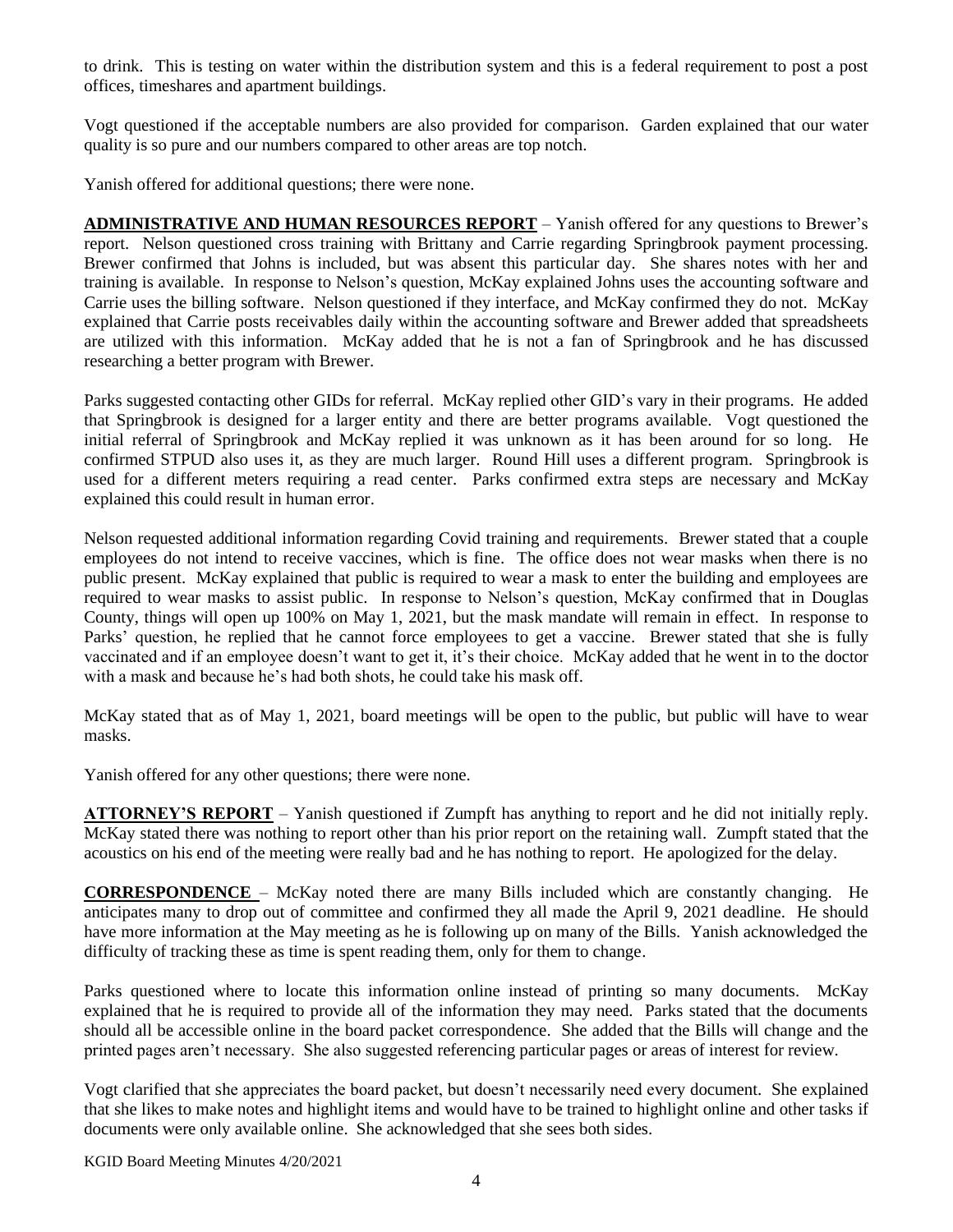Parks noted that there are no questions from the trustees regarding this because it is not necessarily understood. Vogt stated she would be willing to look at the alternatives and possibly be trained, noting she prefers to write everything down. Parks agreed that she is not that great at the computer either.

Yanish asked if there were any questions regarding correspondence; there was none. Yanish added that there are software programs available for purchase for board packets and estimated they would be expensive. Due to our small size, it may be best to continue printing documents at this time. McKay confirmed that board packets are at the office for anyone's review.

Nelson stated that reports could be printed or reviewed online. Nelson acknowledged that drop box is inconsistent. Parks confirmed the whole board packet is available online and noted that it is a waste of paper and office staff's time. Vogt suggested making this an agenda item. Yanish deferred to staff's request to make a change noting the expense of the programs. Parks stated that nothing would have to be purchased as the board packets are provided online. McKay explained that he prints the board packets from his computer and it's pretty easy. Yanish deferred to staff and McKay noted they can try different options. He confirmed the board has individual preferences.

**ENGINEER'S REPORT** – Yanish offered for any questions. Schorr noted there was no one present from Farr West. He questioned the data staff provided regarding GPS unit initial setup. Garden explained this GPS unit is taken to the field to receive data, shoot coordinates and Farr West inputs it into the system. The unit purchased was from a California company which included California correction units and is automatically corrected by California satellites and in Nevada it skews data. They are currently working to resolve this issue because it only comes with one coordinate system which was originally overlooked. FarrWest is close to completion, and then our crew can resume inputting assets into the system.

Schorr questioned treatment plant and chlorine system that is not working. Garden explained that the old chlorine system was installed in the new treatment plant in order as a cost saving measure due to the increased costs during construction. Although not a normal practice, it suited our needs at the time. The new unit will match the performance of the new plant.

**APPROVAL OF CONSENT CALENDAR** – Schorr questioned expenses related to Thunderbird Communication. Garden replied this is related to Scada for our water. Parks requested to pull the List of Claims. She questioned if the Springbrook expense for check #60178 is a monthly expense and McKay confirmed. Brewer explained this is for ACH and credit card charges related to payment processing. Parks questioned check #60172. Garden explained this is for the purchase of sulfate, which is a treatment chemical. Garden explained that it is purchase approximately two to three times per year.

Yanish offered for any other questions. She offered for public comment; there was none.

**M-4/20/2021-3 -** Motion by Vogt, seconded by Parks, and unanimously passed to approve the Consent Calendar Item A: List of Claims in the amount of \$90,076.96 as represented by check numbers 60129 through 60251.

### **UNFINISHED BUSINESS**

### **NEW BUSINESS**

**DISCUSSION ON PERSONNEL POLICY:** McKay reported in writing*: The revision of personnel policies is a long slow tedious process. Because of the nature of the subject, it is not something that can be rushed into.* 

*POOL/PACT updates their recommended policies every couple of years to ensure we are all compliant with the latest laws and regulations. The size of a particular organization dictates which laws must be adhered to meet compliance.*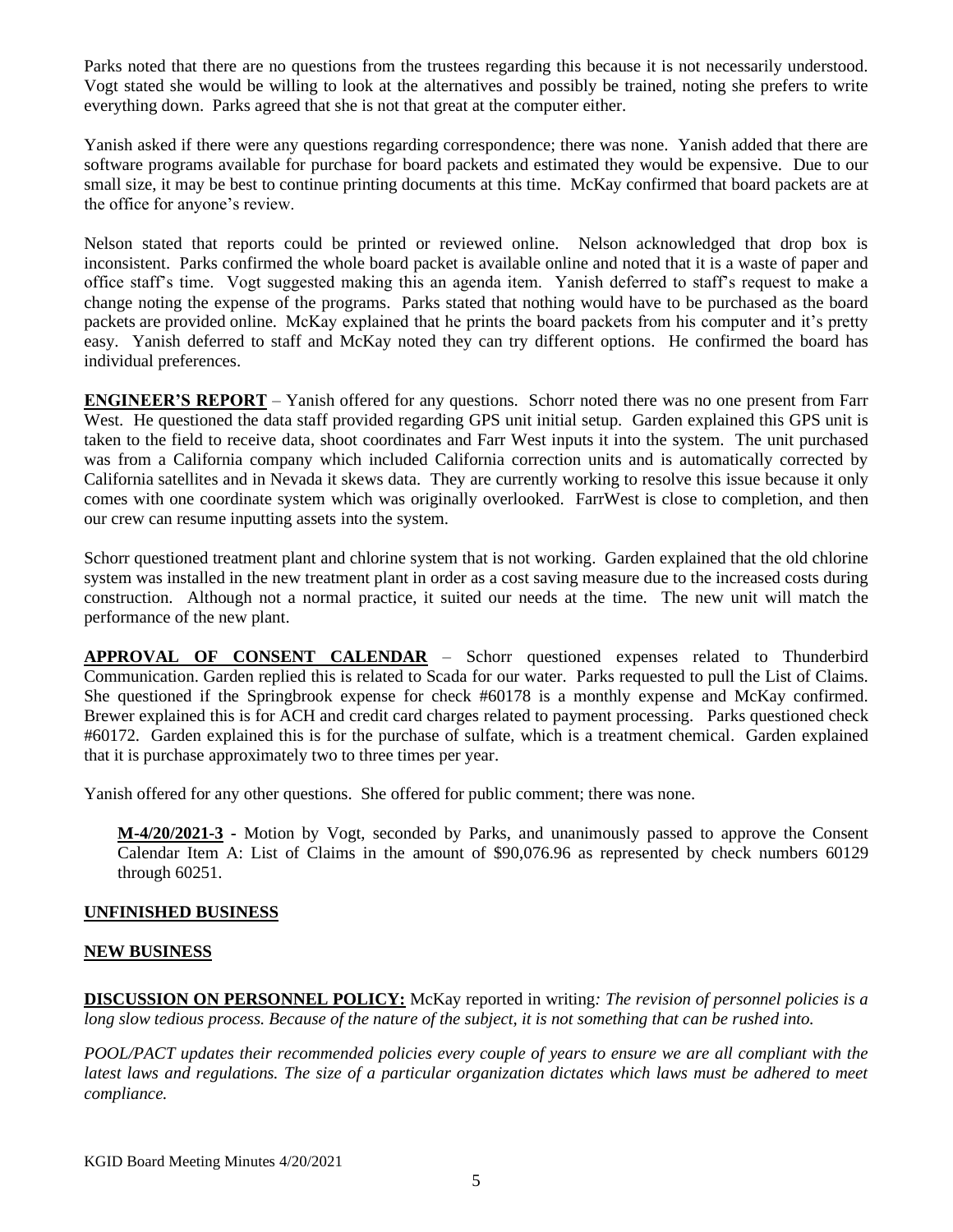*The latest update (9/15/19) included a new classification of organizations with less than 15 employees. Previously the smallest classification grouping was less than 50 employees which did not accurately meet our needs and was more restrictive than the NRS allowed for a company this size.*

*One of the attorneys that completed interviews for the Runtzel complaint had mentioned to the Trustees in a closed session that she felt frustration with the existing personnel policies and felt the policies could be revised to give more control to KGID. In December 2019, the existing policy was sent to Alice Campos Mercado to review and refine.* 

*In June 2020, we received the revisions back from Mercado. Instead of revising the language of policies, 36 separate numbered rules or procedures had been removed.* 

*I compared the Mercado revision to the newer Small Organization policy from Pool Pact and was able to leave 12 of these rules off. The remaining were put back into the policy and then it was compared to the existing policy to ensure we had all the rules in place that we felt were needed.* 

*It is difficult to compare the draft policy to the existing policy as many of the numbers are different.* 

*Once adopted, all employees are required to read the policy manual and sign a statement stating they have read the document and understand it. The rules and procedures are put into the policies to ensure that there is a procedural reference in the event a policy is broken. Without these rules in place, an employee could say they were not aware of the rule and could file a complaint against KGID. The cost of lawyering up to protect KGID would eventually cause risk numbers and insurance to increase.* 

*A concern of Trustee Vogt was the ability of an employee to file a complaint again similar to the Runtzel complaint. My thought on this is that all employees have the right to file a claim similar to this one, at any time. Eliminating or removing language does not change the employee's rights. POOL/PACT offers the experience and training needed to lower KGID's risk.*

*The draft policy has been sent to POOL/PACT for review. Stacy Norbeck, General Manager, POOL/PACT Human Resources reviewed the policy and was planning on attending the meeting via Zoom but due to a family emergency she will not be able to attend.*

McKay explained that copies of the various policies are provided. The policies have been reviewed and approved by Stacy Norbeck, the editor for POOL/PACT insurance. McKay explained that the new policy is designed for small utilities that don't require FSA and other regulations that don't apply. He added that if policies are not followed, an employee can file a claim. All policies do not forbid employees from making any charge against KGID or any employee. There are consequences to making a multitude of charges for fraudulent or false claims. He stated that there is nothing added to the new policy. The new policy has less information, such as maternity leave, not applicable due to the company size of KGID. He offered for any questions from the trustees on the policy. He added that he and Brewer have reviewed this and they feel this is correct, as presented. He noted that they are all fully trained in HR and have received the top training from POOL/PACT.

Parks questioned if the policy was wordy and McKay explained that it was provided by POOL/PACT. She presented a personnel policy from Round Hill GID, that is only 10 pages, and drafted by McKay when he was their General Manager. She stated that she doesn't feel an employee would read a policy of 100 pages. She added that her personnel policy with FedEx was 50 pages and that was a major corporation. She questioned the size and content of the policy. She added that it should be up to the next General Manager for approval.

Vogt stated she would like to speak to the attorney that assisted with this. She doesn't want to have a future situation with an employee losing time and money due to the policy being used against KGID. She recalled the layers stated that that prior employee discussion was not necessary. She would like to leave the next board with an improved policy. The last employee situation shouldn't have carried on so long and the prior lawyer confirmed it was not necessary. This is why Vogt felt the policy should be reviewed. She suggested a subcommittee and offered to discuss items with the attorney directly. This situation reminds her of the labor negotiations and contracts that should never have been signed resulting in costs to KGID. She has questioned prior board actions. Her goal is to provide employees with reasonable rights and complaints.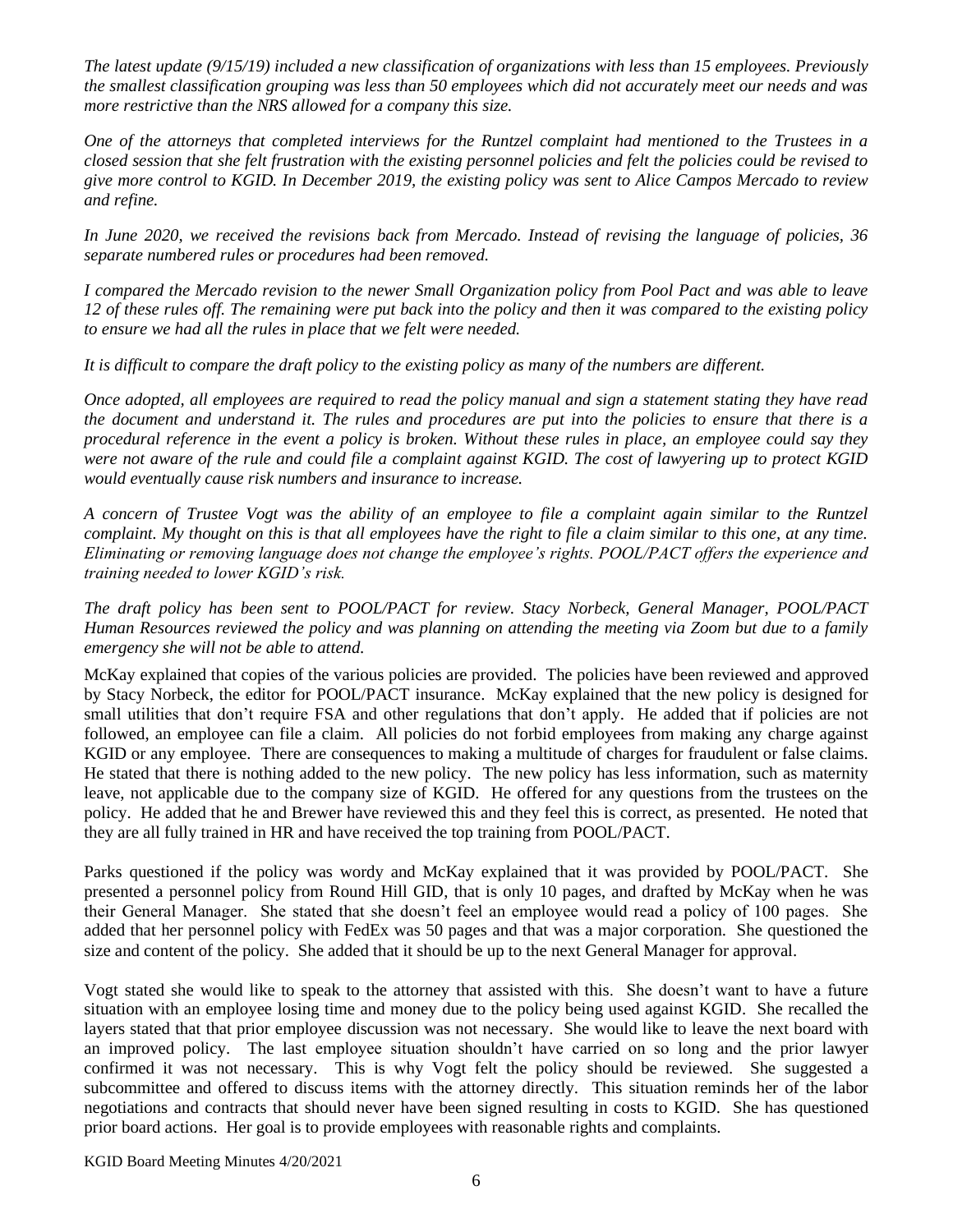Parks noted that employees can make any claim they want. McKay agreed with Vogt. Vogt stated that the lawyer explained that a shorter policy could be sufficient. Parks suggested a shorter policy. Vogt stated that she doesn't care about the number of pages. The attorney stated the policy provided employees with more rights than her company with 100 employees.

Nelson called McKay's statements that the policy previously adopted was better suited for companies with over 50 employees. She questioned Campos' amendments and requested a Table of Contents for comparison.

McKay explained that Stacy was planning to attend the meeting but had a family emergency. He offered to defer the approval until she could attend. He suggested a comparison between the new one and Mercado's'.

Schorr questioned Stacy's affiliation and McKay explained she is the risk management person that hires attorneys.

Vogt suggested Campos review the policy. McKay explained that Mercados reviewed the policy and returned it with 30 clauses removed. McKay confirmed this is a document that should be reviewed annually. This is a complex policy, adding that government agencies are different than private companies.

Vogt questioned if Campos recalled the request to make corrections and limiting their rights to address repetitive complaints. She requested the clarification of changes from Stacy. McKay explained that she has both versions but her response wasn't received prior to the meeting.

Garden questioned if it would put KGID at odds to adopt a policy that POOL/PACT didn't approve and McKay confirmed. McKay explained that POOL/PACT is the rick manager and provide training to support the policy. McKay stated that he is unfamiliar with the Round Hill GID Policy that he wrote 20 years ago. Parks noted that they still use it and McKay stated it would not be sufficient to KGID. Parks added that a lengthier policy wouldn't prohibit an employee from a lawsuit.

Vogt commented that an employee should not use trustee time to repeatedly address the same issue. She suggested that the policy should allow the trustees to terminate an issue and offered for other trustee comments. Yanish cautioned that closed session discussions should not be addressed and offered for Zumpft to comment.

Vogt clarified that she isn't divulging any particular complaint, but she has concerns with the time and money spent on lawyers. She feels Alice agreed. She recalled Alice stating that this was an unnecessary process that she doesn't see with a large company.

Yanish verified the options as follows: 1) Adopt this policy with POOL/PACT's blessing, as presented or 2) Continue the process with a sub-committee or another meeting to review the existing policy with POOL/PACT. She questioned if there was any risk to KGID in extending this another month. McKay replied no, explaining that it needs to be updated. Vogt noted that the KGID is still operating under the old policy from last year.

Yanish stated that if we update the policy, we are not put us in a position of having the risk of complaints allowed under the old policy. McKay explained that if this policy is adopted it could also be reviewed by the next General Manager and changed. Yanish requested input from the Trustees regarding particular items of interest.

Vogt requested additional verification regarding POOL/PACT's suggestions and would like explanation of changes. While she could let her concerns go, she would prefer to get this resolved by approving an improved document.

Yanish verified that the policy could be passed today and also reviewed with Alice and agendized for future changes. She acknowledged that Vogt may have concerns regarding content. Parks stated that she would like explanation regarding the changes and clarification of these particular items. Yanish offered for other comments.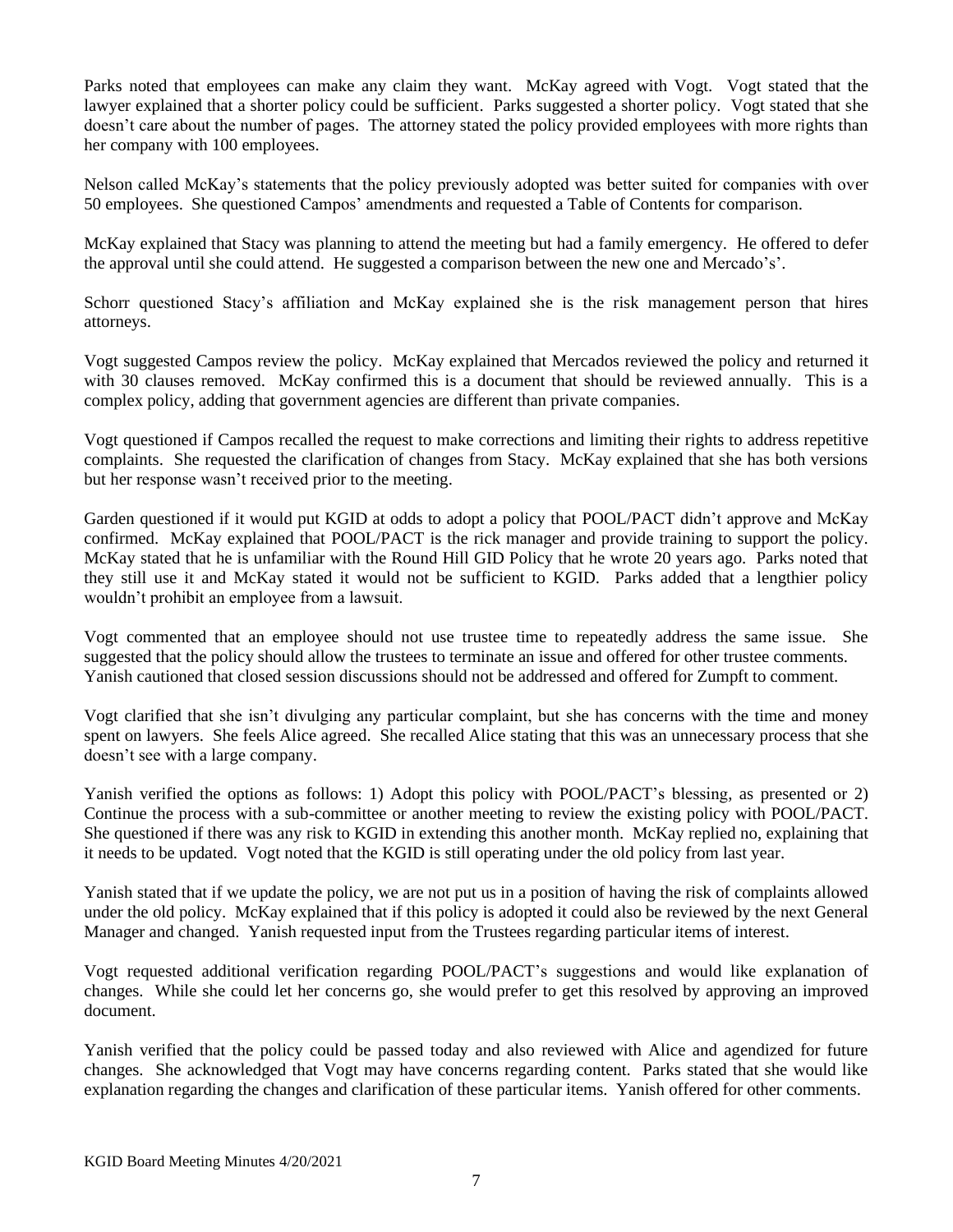Nelson stated she would like to hear from POOL/PACT. She questioned the emergency paid sick leave which appears to be outdated as they refer to Covid related issues. She questioned Section 5.41 policies covered under the Family Medical Leave Act and will comply with FMLA, noting the subsequent statement that KGID does not employ 50 or more individuals stating employees are not eligible for FMLA leave benefit. Nelson stated that this policy is overwhelming at this size and questioned who would read it. McKay explained that all employees receive the policy and sign a document acknowledging that they have been given time read it during work hours. Nelson stated they did a poor job with old policy.

Yanish stated that we should defer to POOL/PACT as they handle our risk management and they are the experts. Yanish noted that some verbiage included in the first personnel policy was not applicable to the District. McKay confirmed that all personnel policies come from POOL/PACT. Yanish questioned if the policy is standard and McKay explained that we modify it to our needs. She verified that they review our revised version for acceptability. Yanish confirmed that the board appears to want to wait another month to review changes prior to approving the policy.

Vogt commented that 30 days is not a long time to wait to do it right. She also requested someone to come explain the changes. Yanish questioned if a motion needed and McKay confirmed direction has been provided and a motion isn't necessary.

Yanish requested direction from McKay in order for the trustees to prepare for Stacy's review. McKay suggested everyone read the policy and email any questions to him so that he can forward to Stacy for a response. Parks commented that it could be streamlined. Vogt stated that some information needs to be included.

Yanish noted that POOL/PACT is our safety net and McKay agreed they are our HR consultant. In response to Parks' question, McKay explained that KGID hired Alice Campos because the first attorney left. She was recommended to KGID by POOL/PACT or their attorneys.

Nelson requested a Table of Contents to Alice's for comparison purposes. Brewer agreed to provide this as it has already been prepared. Nelson noted that would be a convenient way to review all three policies.

Vogt offered to take the policy from her binder for review. McKay cautioned that all communication from the board should be to Judy to avoid violating Open Meeting Law. Yanish questioned if a sub-committee is needed. McKay suggested that sub-committee be formed after meeting with Stacy. Yanish noted that she worked in HR before and offered to be of assistance. Nelson noted that after all changes, only 15 pages have been eliminated. Yanish stated that POOL/PACT is reviewing based on risk management.

Nelson recalled that the policy was inherently protecting employees providing special rights in the original 2013 policy. She would like explanation regarding the differences.

Yanish questioned if McKay had a timeframe for Stacy's absence and McKay replied it is unknown. If she cannot complete this by May, it will be moved to the June meeting. Vogt suggested trustees divide the policy by section for review. Nelson agreed. She suggested all review the entire document with one person compare the three. After consideration, Nelson stated that there would be different options. Parks questioned the location of the original policy. Nelson stated she had the original from the meeting in March. McKay offered to email all of the policies to each trustee.

Yanish confirmed the direction to McKay to determine Stacy's availability for review at the next meeting. Nelson questioned any requested changes by McKay and Brewer. Brewer stated that legally, much of the information must be included. McKay confirmed direction would be best coming from Stacy.

**DISCUSSION ON IT MANAGEMENT CONTRACT:** McKay reported in writing: *The contract with DTS expires at the end of April. I have received three proposals for managed IT services.*

McKay stated Brewer did the research and explained that when the existing BTS contract came up for renewal, he obtained four estimates. One contract was omitted due to the high price and the other three were compared. They

KGID Board Meeting Minutes 4/20/2021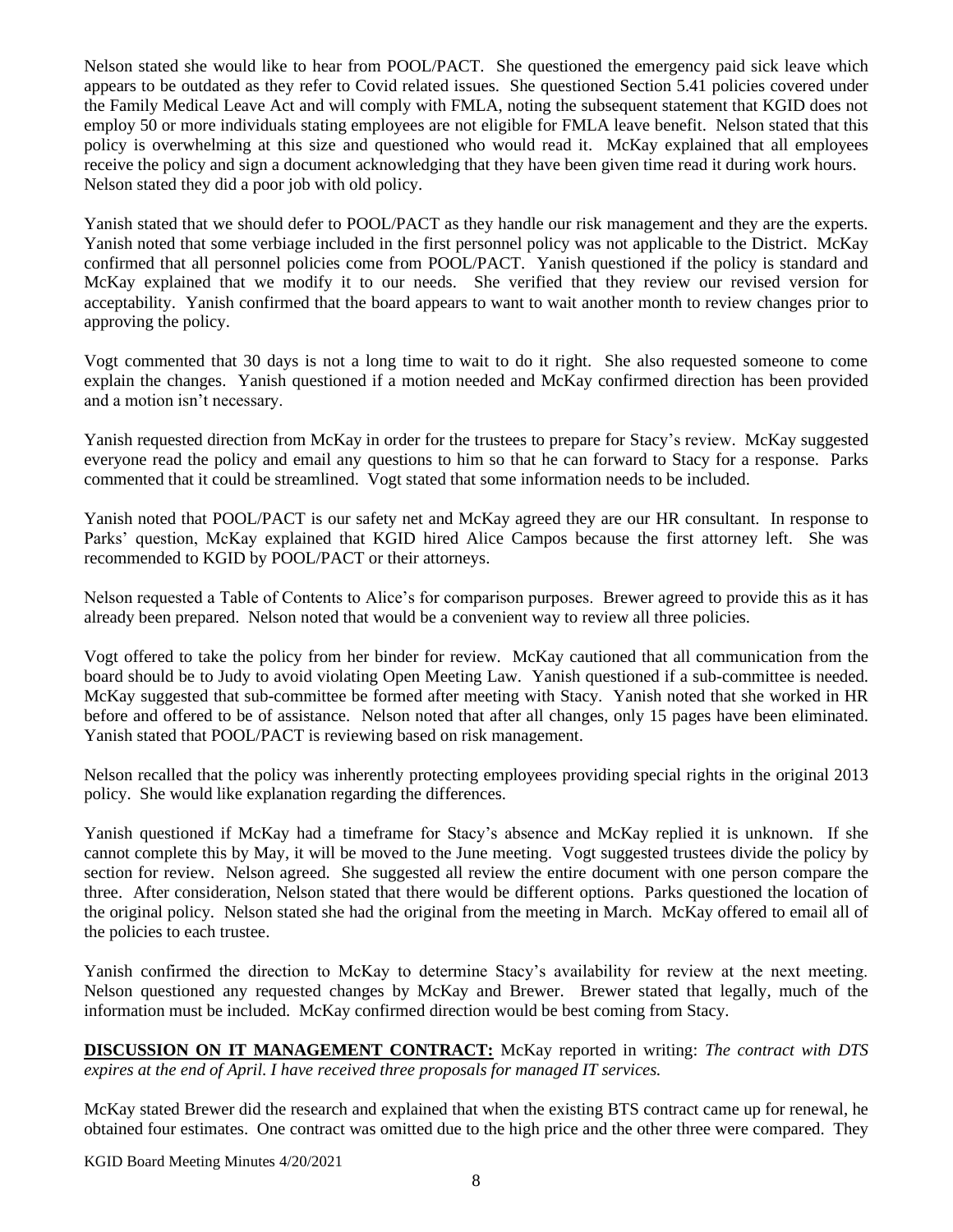all perform similar duties, with varying securing, although DTS was higher, it provided VOIP phone system as well. Changes to VOIP from Frontier have reduced phone bills by \$500 monthly. He noted security is important and referenced a hacking in a Florida water system. He explained that he belongs to a group with the FBI and they provide notices regarding threats. He has provided the three proposals for Brewer to review.

Brewer stated that she is not an IT person and has provided backup information in her packets. She stated that the office staff is not happy with DTS and they have been experiencing phone system issues. They have received complaints from customers about being disconnected. In addition, holidays require notice before and after. She stated that Pat States provided professional training to operate the phone system. Pac State is cheaper than Digital Technology. She corrected the cost to be \$1,755 and not \$2,000. The terms are the same at one year. Logically is more expensive and appears to be higher end. They require a three year term. Pac State performed an evaluation on the office and will provide operations training. They have been in business for 35 years. She will verify they provide training at the office for policies and procedures such as internet safety to prevent viruses.

Parks questioned services performed monthly. Brewer explained they will provide backups. Parks questioned if they can access our system. McKay confirmed that they access our system constantly to review it for potential outside access. He explained there are three separate firewalls that would have to be conquered. Parks verified that he is referring to hackers coming in from the outside and not internal operations. McKay explained that hackers will attempt passwords with software designed to submit millions of passwords over a second, for example. The support team changes security passwords as necessary to protect KGID.

Vogt questioned if any other GID uses these companies. McKay explained that Indian Hills currently uses DTS. Brewer noted that Pac State has Fortune 500 Companies. Garden added that they handle Carson-Tahoe Hospital and Vogt questioned if someone is available for references. Parks confirmed with McKay that we have utilized DTS for one year. Garden added that DTS has local contracts, including Douglas County Schools, tribal gas stations and casinos.

Parks questioned the benefits of having a local provider on-site. McKay explained that it is not necessary to be on-site, but the importance of the security would be to prohibit a data breach such as the last one. Brewer explained that if needed, a representative would come to the office. Parks noted that their office is in Reno and Brewer explained that they have 26 people on staff. Vogt stated that is it not a good business policy to have family providing services. She prefers to have an unaffiliated provider.

Nelson questioned if they will install new equipment, if needed and McKay confirmed. McKay added that they do not need new computers at this time. Parks questioned the fee of \$1,700. Brewer stated this includes Manage Service Providers, Support Services as selected on Option 1. Parks verified this is a one-time set up charge. Garden added that they will install their own firewalls and will control the website and other administrative services. They will need authorization for adding accounts and will utilize staff time.

Schorr noted the digital standards and pricing. He questioned if there is confidence in the referral and evidence of their performance, regardless of pricing. McKay confirmed that he has talked with all three and researched their customers. He noted that Pac State and DTS provide similar service. Logically can perform the service with a higher standard of security that is not needed by KGID.

Schorr verified that DTS is our current provider and questioned if Garden has anything to add. Garden concurred with McKay and explained that during a meeting with Pac State and DTS, their services were explained. He has worked closely with DTS and their service could be better with improved services. He noted DTS has areas which they excel. He noted that there is generally a transition period with these types of transfers. He would like to see KGID protected from actions regarding password access. He doesn't have a preference between the two companies regarding their level of security.

In response to Schorr's inquiry, Brewer replied that if they remain with DTS the phone system would have to be eliminated. She confirmed that she has all of the passwords for DTS. She acknowledged that she could do more research for references of Pac State.